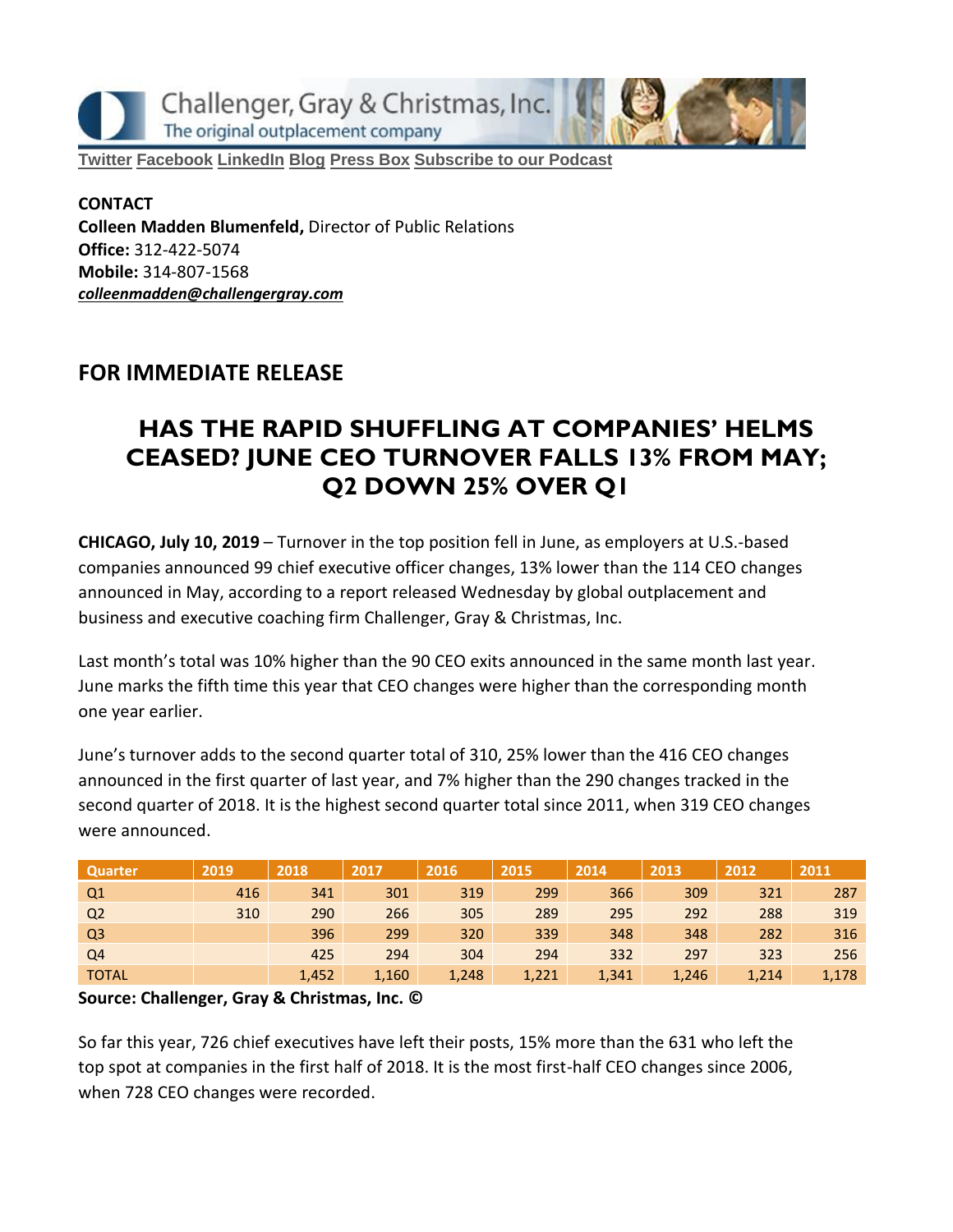"Companies are potentially preparing for a contraction in the market and installing leadership who can weather a storm. We're also seeing a complicated landscape due to tariffs, deregulation, skills shortages, and technological advances, all impacting how companies do business and plan for the future," said Andrew Challenger, Vice President of Challenger, Gray & Christmas, Inc.

Challenger tracks CEO changes at companies that have been in business for at least two years, with a minimum of ten employees.

Companies in the Government/Non-Profit sector announced the highest number of CEO changes in the second quarter with 67. The year-to-date total for this sector is 162, 37% higher than the 118 announced through June last year.

The Technology sector announced the second-highest number of CEO changes in the second quarter with 49, which makes 83 for the year. That is 6% higher than the 78 announced through this point last year.

Health Care/Products companies announced 29 CEO changes in the second quarter, bringing the year-to-date total to 70. Financial companies announced 27 CEO changes in Q2, for a total of 64.

Through June, 283 chief executives, or 39%, stepped down into other positions within their company, usually as a Chairperson or other member of the C-Suite. Another 201 have retired from the CEO role.

Seven CEOs left their positions due to an acquisition or merger in June, 70% of the ten CEOs who have left for this reason in 2019. That is compared to four CEOs who left for that reason through June 2018.

**# # #**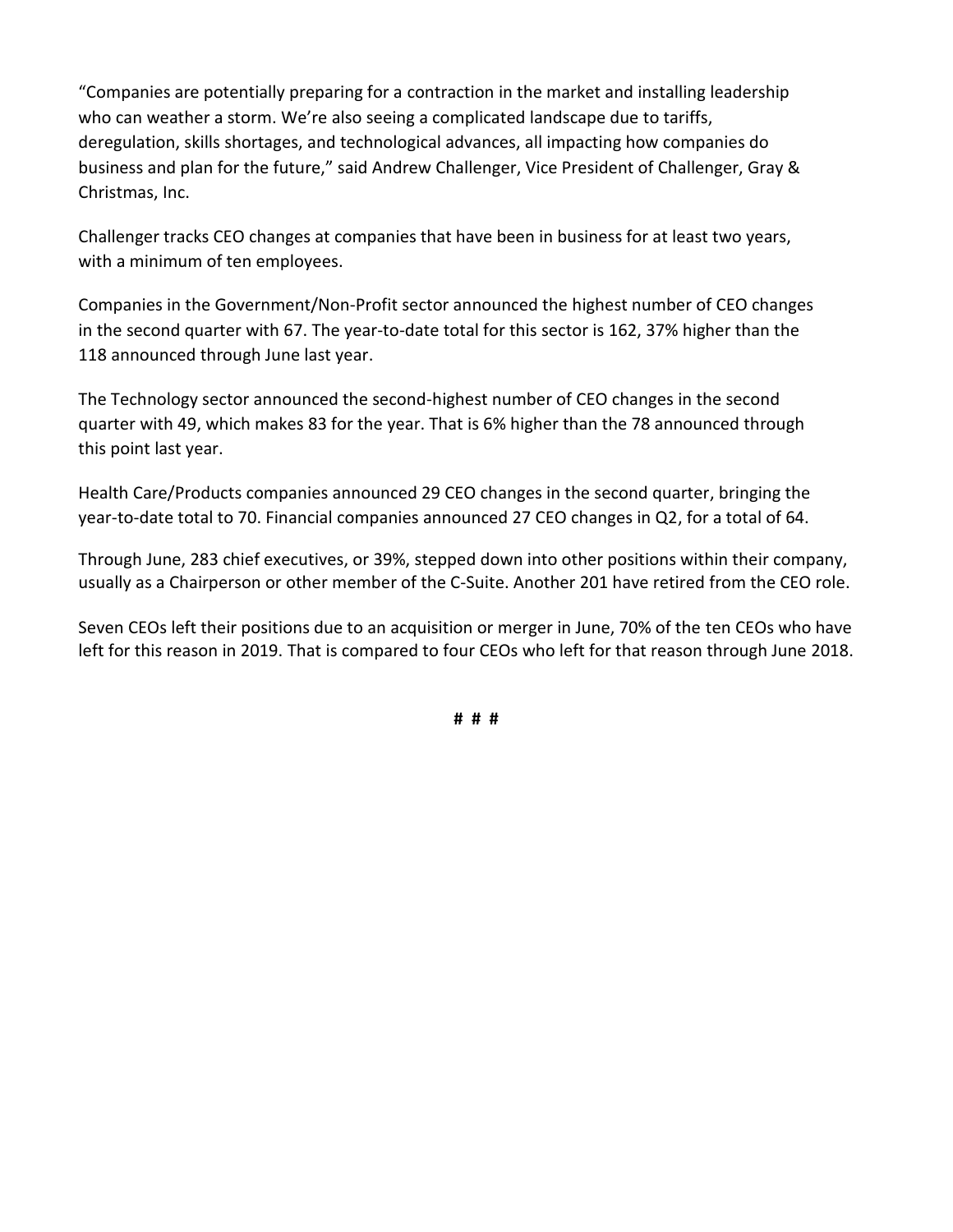### **CHALLENGER CEO REPORT CEO DEPARTURES**

#### **By Month**

|                 | 2019 | 2018  | 2017  | 2016  | 2015  | 2014  | 2013  | 2012  | 2011  | 2010  |
|-----------------|------|-------|-------|-------|-------|-------|-------|-------|-------|-------|
| January         | 157  | 132   | 128   | 131   | 110   | 131   | 113   | 123   | 96    | 89    |
| <b>February</b> | 124  | 113   | 72    | 87    | 94    | 112   | 110   | 104   | 92    | 132   |
| <b>March</b>    | 135  | 96    | 101   | 101   | 95    | 123   | 86    | 94    | 99    | 119   |
| <b>April</b>    | 97   | 109   | 91    | 108   | 97    | 94    | 94    | 90    | 103   | 101   |
| <b>May</b>      | 114  | 91    | 80    | 100   | 90    | 98    | 104   | 99    | 103   | 125   |
| June            | 99   | 90    | 95    | 97    | 102   | 103   | 94    | 99    | 113   | 107   |
| July            |      | 94    | 102   | 92    | 128   | 105   | 128   | 83    | 104   | 88    |
| <b>August</b>   |      | 154   | 96    | 109   | 107   | 119   | 113   | 104   | 104   | 95    |
| September       |      | 148   | 101   | 119   | 104   | 124   | 107   | 95    | 108   | 111   |
| <b>October</b>  |      | 149   | 105   | 99    | 94    | 122   | 104   | 108   | 91    | 81    |
| <b>November</b> |      | 147   | 94    | 106   | 86    | 103   | 94    | 112   | 82    | 79    |
| <b>December</b> |      | 129   | 95    | 99    | 114   | 107   | 99    | 103   | 83    | 107   |
| <b>TOTAL</b>    | 726  | 1,452 | 1,160 | 1,248 | 1,221 | 1,341 | 1,246 | 1,214 | 1,178 | 1,234 |

**Copyright 2019 Challenger, Gray & Christmas, Inc. ©**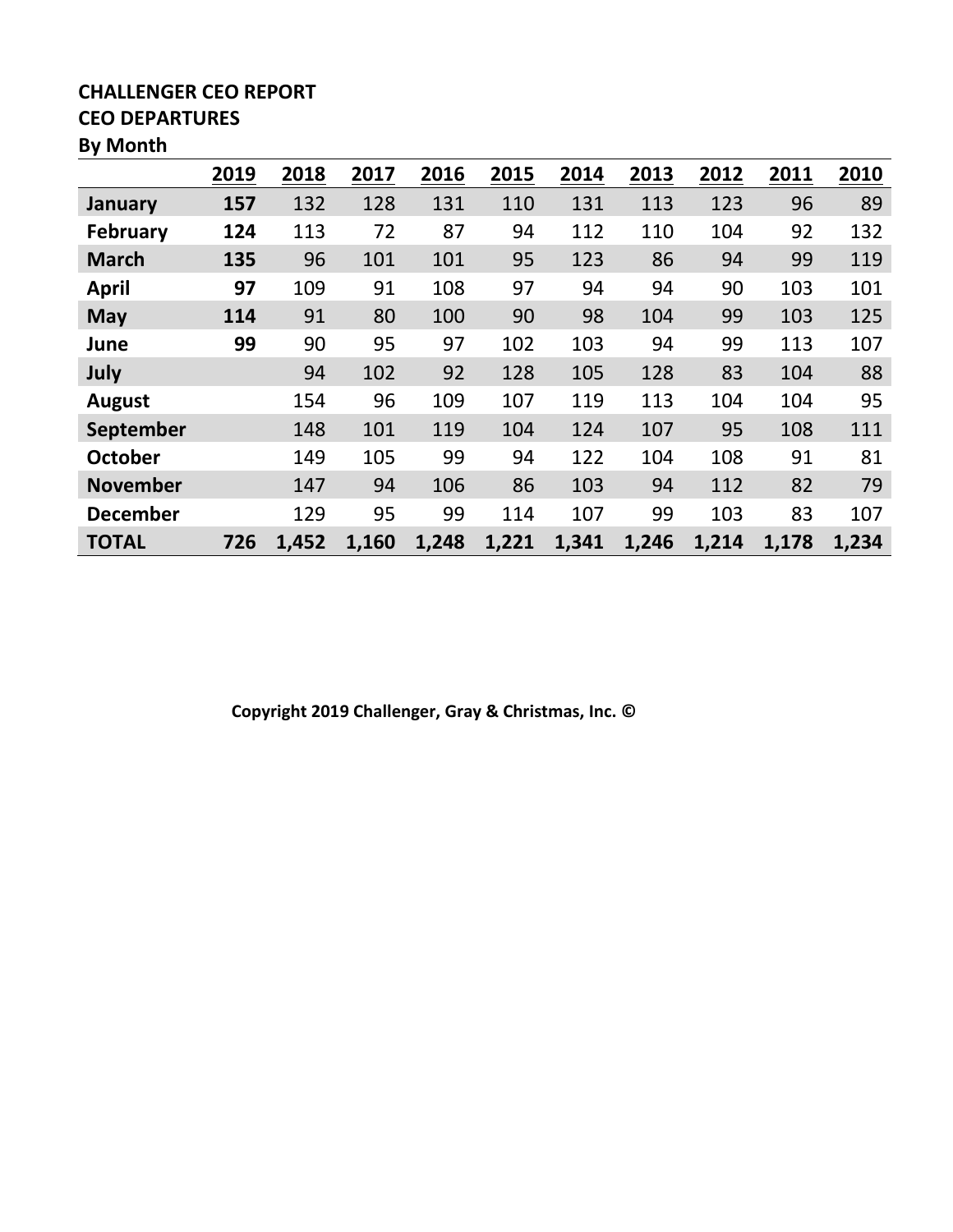### **CHALLENGER CEO REPORT**

# **By Industry**

|                              | 18-Jun           | 19-May         | $19$ -Jun      | <b>Year to Date</b><br>2018 | <b>Year to Date</b><br>2019 |
|------------------------------|------------------|----------------|----------------|-----------------------------|-----------------------------|
| Aerospace/Defense            |                  | 2 <sup>1</sup> |                | 4                           | $\,8$                       |
| <b>Apparel</b>               | $\mathbf{1}$     |                | 6              | $\mathbf{1}$                | $\overline{7}$              |
| <b>Automotive</b>            | $\mathbf{1}$     |                |                | $\overline{7}$              | $\boldsymbol{6}$            |
| <b>Cannabis</b>              | N/A              | $\mathbf{1}$   | $\mathbf{1}$   | N/A                         | $\overline{4}$              |
| <b>Chemical</b>              | $\mathbf{1}$     |                |                | $\overline{2}$              | $\mathbf 0$                 |
| <b>Commodities</b>           |                  |                | $\overline{2}$ | $\mathbf{1}$                | $\overline{2}$              |
| <b>Construction</b>          | $\mathbf{1}$     | $\mathbf{1}$   |                | 10                          | 5                           |
| <b>Consumer Products</b>     | 3                | 1              | $\overline{2}$ | 18                          | 11                          |
| <b>Electronics</b>           | $\overline{2}$   | $\mathbf{1}$   |                | 6                           | $\mathbf{1}$                |
| <b>Energy</b>                | $\mathbf 1$      | 4              | 6              | 12                          | 31                          |
| <b>Entertainment/Leisure</b> | 5                | 3              | $\overline{2}$ | 29                          | 23                          |
| <b>Financial</b>             | 11               | 13             | 6              | 59                          | 64                          |
| <b>FinTech</b>               | N/A              | $\mathbf{1}$   |                | N/A                         | $\overline{3}$              |
| Food                         | $\overline{2}$   | 4              | $\overline{2}$ | 20                          | 25                          |
| <b>Government/Non-Profit</b> | 9                | 27             | 21             | 118                         | 162                         |
| <b>Health Care/Products</b>  | 15               | 11             | $\sqrt{4}$     | 66                          | 70                          |
| <b>Hospitals</b>             | 5                | 5              | $\overline{4}$ | 51                          | 35                          |
| <b>Industrial Goods</b>      | 3                | 4              | 3              | 15                          | 36                          |
| <b>Insurance</b>             | $\mathbf{1}$     | $\mathbf{1}$   | $\mathbf{1}$   | 6                           | 8                           |
| Legal                        |                  |                | $\mathbf{1}$   | $\mathbf 1$                 | 3                           |
| <b>Media</b>                 | 3                | 3              | $\mathbf{1}$   | 12                          | 11                          |
| Pharmaceutical               | 3                | 5              | $\overline{7}$ | 14                          | 34                          |
| <b>Real Estate</b>           |                  |                | $\mathbf{1}$   | $\overline{7}$              | 12                          |
| Retail                       | $\mathbf 1$      | $\overline{2}$ | 8              | 21                          | 28                          |
| <b>Services</b>              | 12               | 4              | $\mathbf{1}$   | 55                          | 40                          |
| <b>Technology</b>            | $\boldsymbol{9}$ | 20             | 18             | 78                          | 83                          |
| <b>Telecommunications</b>    | $\mathbf{1}$     |                |                | $\overline{4}$              | $\mathbf{1}$                |
| <b>Transportation</b>        |                  | $\mathbf{1}$   | $\mathbf 1$    | $\overline{7}$              | 10                          |
| <b>Utility</b>               |                  |                | $\mathbf{1}$   | $\overline{7}$              | $\overline{3}$              |
| <b>TOTAL</b>                 | 90               | 114            | 99             | 631                         | 726                         |

**Copyright 2019 Challenger, Gray & Christmas, Inc.**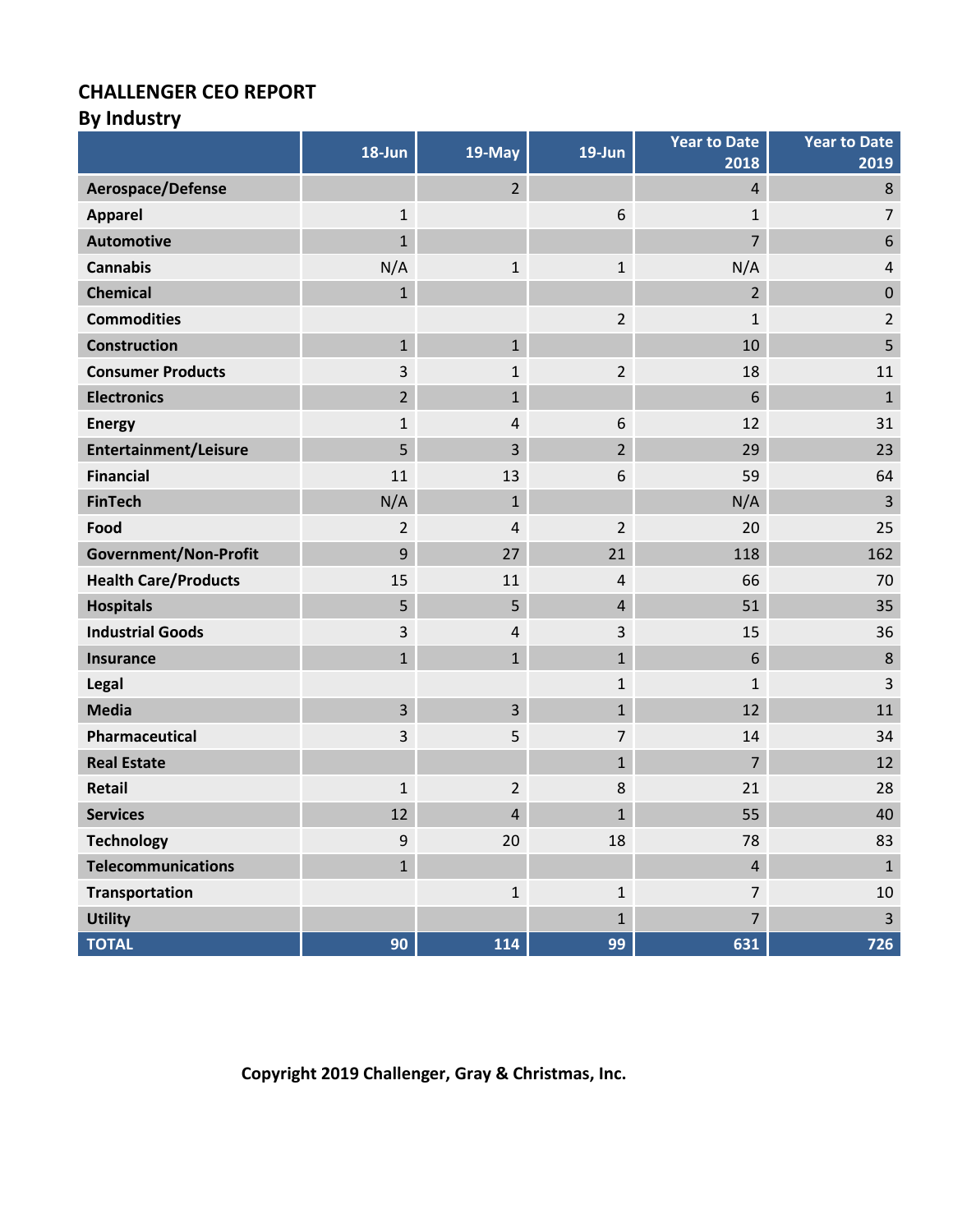## **CHALLENGER CEO REPORT By State**

| <b>EAST</b>          | <b>JUNE</b>    | 2019           |
|----------------------|----------------|----------------|
| <b>New York</b>      | 9              | 42             |
| <b>Massachusetts</b> | 4              | 32             |
| Pennsylvania         | 5              | 30             |
| <b>Connecticut</b>   | 3              | 13             |
| <b>Maryland</b>      | $\mathbf{1}$   | 11             |
| Dist. of Columbia    | $\overline{2}$ | 11             |
| <b>New Jersey</b>    | $\overline{2}$ | 11             |
| <b>Delaware</b>      |                | $\overline{2}$ |
| <b>Maine</b>         |                | 1              |
| <b>Rhode Island</b>  |                | 1              |
| <b>Vermont</b>       | $\mathbf{1}$   | 1              |
| <b>New Hampshire</b> |                | 0              |
| <b>Puerto Rico</b>   |                | 0              |
|                      | 27             | 155            |

| <b>MIDWEST</b>   | <b>JUNE</b>    | 2019           |
|------------------|----------------|----------------|
| <b>Illinois</b>  | 8              | 39             |
| Ohio             | 4              | 34             |
| <b>Minnesota</b> | $\overline{2}$ | 23             |
| <b>Missouri</b>  | $\overline{2}$ | 19             |
| Indiana          |                | 13             |
| Wisconsin        | $\mathbf{1}$   | 13             |
| Michigan         | 3              | 9              |
| <b>Kansas</b>    |                | 6              |
| lowa             | $\overline{2}$ | 4              |
| <b>Nebraska</b>  |                | $\overline{2}$ |
| <b>TOTAL</b>     | 22             | 162            |

**Copyright 2019 Challenger, Gray & Christmas, Inc.**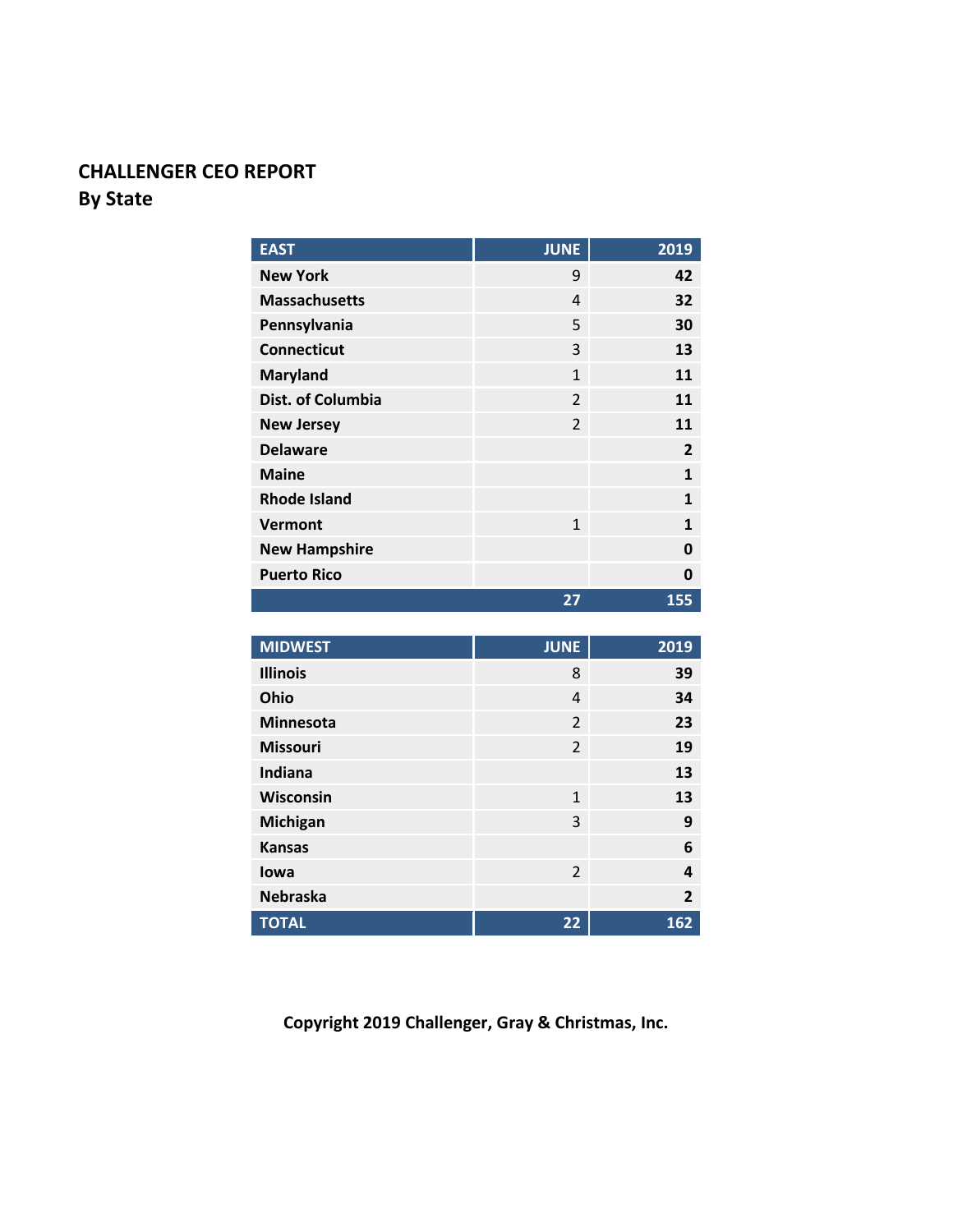### **CHALLENGER CEO REPORT By State**

| <b>WEST</b>         | <b>JUNE</b>    | 2019                    |
|---------------------|----------------|-------------------------|
| <b>California</b>   | 14             | 95                      |
| <b>Texas</b>        | 6              | 58                      |
| Colorado            | $\overline{2}$ | 23                      |
| <b>Arizona</b>      | $\overline{2}$ | 21                      |
| Washington          | $\mathbf{1}$   | 18                      |
| Oregon              | 3              | 11                      |
| Idaho               |                | 5                       |
| <b>Oklahoma</b>     |                | 5                       |
| <b>Nevada</b>       | $\mathbf{1}$   | 5                       |
| <b>South Dakota</b> | $\overline{2}$ | 4                       |
| <b>Montana</b>      |                | $\overline{2}$          |
| <b>Hawaii</b>       |                | $\overline{2}$          |
| Utah                | $\mathbf{1}$   | $\overline{\mathbf{2}}$ |
| Wyoming             |                | $\mathbf{1}$            |
| <b>New Mexico</b>   |                | $\mathbf{1}$            |
| <b>North Dakota</b> |                | $\mathbf{1}$            |
| <b>Alaska</b>       |                | 0                       |
| <b>TOTAL</b>        | 32             | 254                     |
| <b>SOUTH</b>        | <b>JUNE</b>    | 2019                    |
| <b>Florida</b>      | 3              | 41                      |
| <b>Virginia</b>     | 6              | 31                      |
| <b>Tennessee</b>    | $\mathbf{1}$   | 25                      |
| N. Carolina         | $\overline{2}$ | 14                      |
| Georgia             | $\overline{4}$ | 11                      |
| Louisiana           | $\mathbf{1}$   | 9                       |
| <b>Alabama</b>      |                | 7                       |
| <b>Kentucky</b>     | $\mathbf{1}$   | 7                       |
| S. Carolina         |                | 6                       |
| <b>Mississippi</b>  |                | $\overline{2}$          |

**Copyright 2019 Challenger, Gray & Christmas, Inc.**

**West Virginia 2 Arkansas 0 TOTAL 18 155**